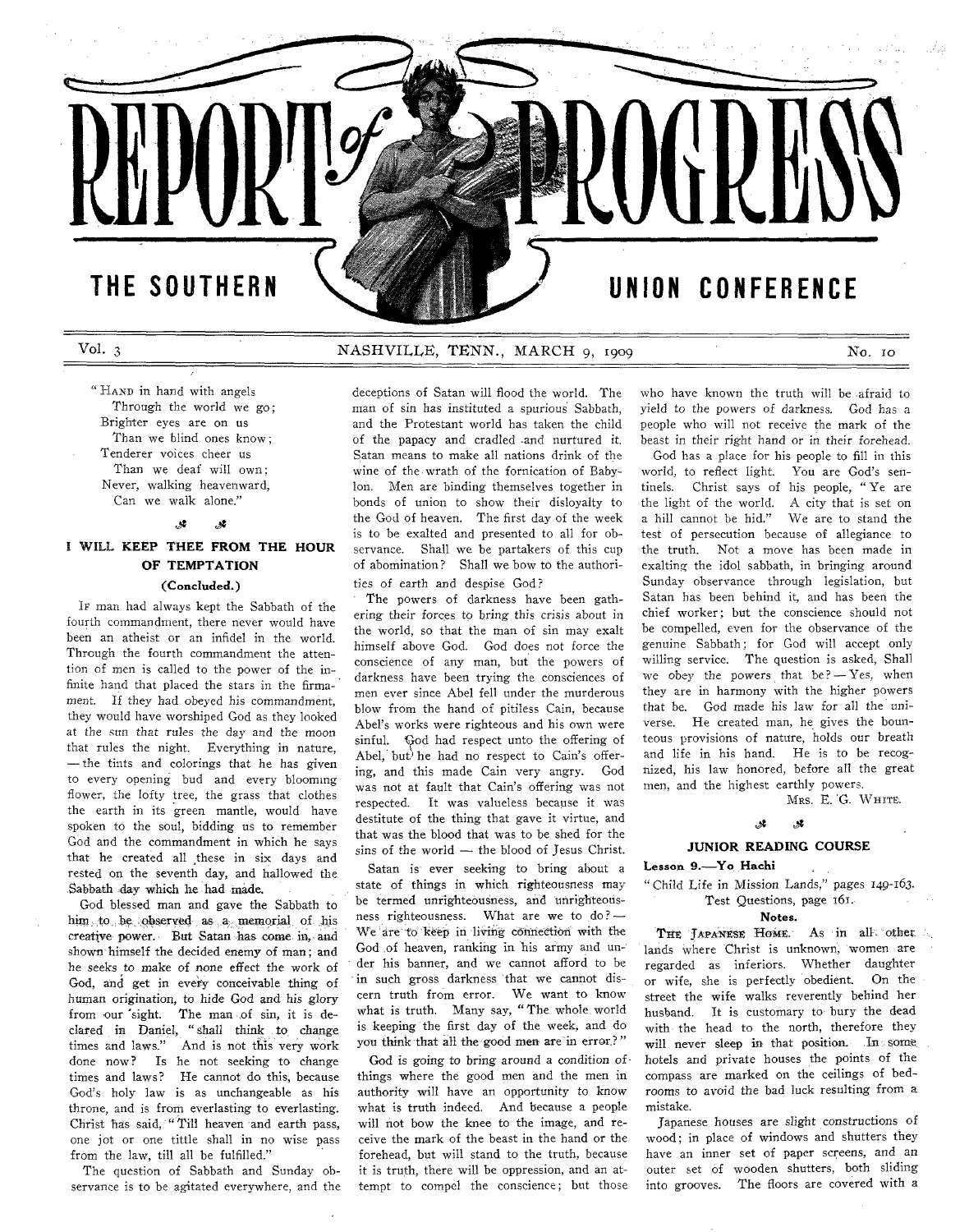thick, soft, straw mat, on which the inmates sit, eat, and sleep. In winter the houses are heated by charcoal boxes. Rice is the principle article used as food.

GAMES FOR BOYS AND GIRLS. On the 5th of July is the Feast of Flags, a great day for the boys. Shop-keepers supply the lads with figures dressed to represent the Mikado and other great men of the nation, also toy soldiers with guns and banners, all to kindle in the hearts of the boys a love for war.

One of the most notable days of the year is March 3, the Feast of Dolls. It is devoted entirely to the girls. When a girl is born two dolls are purchased to be kept for her until she is grown up. When she is married she takes them to her own home. Later they become the property of her children.

Of all the sports at which the children of Japan enjoy themselves, kite-flying seems to afford them the most enjoyment. Japanese kites are not plain coffin-shaped bits of tissue paper, such as American boys fly. They are made of tough paper stretched on light frames of bamboo, and are of all shapes: square, oblong, or oval. They are often made to imitate animals, and sometimes one may see a whole paper menagerie in the air. There are crying babies, boys with arms spread out, horses, fishes, bats, hawks, crows, monkeys, snakes, dragons; besides ships, carts, and horses. Across the top of the back of each kite a thin strip of whalebone is stretched, which hums and buzzes and sings high up in the air like a swarm of beetles.

THE JAPANESE WAR with Russia was a contention of long standing. In the treaty of peace at the close of the war between China and Japan, that part of Manchuria which had been subdued, and Port Arthur were given to Japan as a part of her spoil. Russia objected to Japan holding Manchuria, as did France and Germany, so with the advice of Great Britain she gave it up. Russia, in the winter of 1897, sent war-ships to winter in Port Arthur, and they remained there for seven years. A date was finally set for them to leave; but instead of moving they made it a day of great military display. On the night of Feb. 8, 1904, Japan attacked the Russian war-ships which were still at Port Arthur. The war continued until Russia finally acknowledged herself whipped, and the Portsmouth Peace was made in August of 1905-

OUR WORK. The third angel's message was introduced into Japan by Elder W. C. Granger and Brother Okohira in 1896. They opened a Bible school in Tokyo, and soon had an attendance of sixty young men. Other workers joined them, and in 1897 a church of thirteen members was organized. After Elder Granger's death, Prof. F. W. Field was placed in charge of the work, which place he still retains. A monthly Japanese paper is published, also " Steps to Christ" and " His Glorious Appearing." A flourishing sanitarium is in operation in Kobe.

# MORÉLAND, KY.

THIS is where we held our tent- and campmeeting. Of twenty or more here who promised to obey the Lord, only three or four have remained loyal.

I had been absent for thirteen Sabbaths, but Mrs. Burrill has held regular Sabbath-<br>school and Bible studies. These few have school and Bible studies. had a good growth in the message, and are laying hold of all the truth. The study of the Word has become their delight.

It was highly gratifying to return home after so long an absence and find my father, who had passed his eighty-ninth birthday, in his usual health.

In company with brother H. U. Jacobs I visited the place where Elder Irving held a tent meeting last summer, and where he has labored most of the time since. We found four or five there who have fully received the message. All these will become members of the McKinney church. Elder Irving has done some faithful work in that vicinity.

W<sub>e</sub> are arranging to hold a three-days' meeting at McKinney about the first of May for all the scattered ones; baptism will be administered and the ordinances celebrated at that time.

Brother R. W. Harris has arranged to move his family and business to Sadieville, fiftyfour miles south from Cincinnati. I expect Brother Bivins will go too. This will take quite a number from the McKinney church; but they will form a nucleus for another church. We hope that we can have some work done there so that that vicinity may hear the message.

Elder Irving is settling his family in Lexington, and will take up work in that city.

### $\mathcal{S}$ Š.

A. O. BURRILL.

### **HOW IT WAS APPRECIATED**

THE following testimonies from those who attended the institute held at Bowling Green, Ky., will show how it was appreciated.

Lewis R. Knapp: "My time was well spent. I feel better prepared for battle out on the firing line. Much valuable instruction was given."

Miss Kate Hill: "I want to praise the Lord for this grand institute, and the many blessings he has bestowed upon us. I also thank the brethren for their good instructions."

Mrs. M. Wheeler: "This meeting has been a great blessing to me, and we can all realize the importance of this great branch of the work as never before."

H. E. Beck : " This has given me more courage than any institute or meeting I ever attended. I will give my life to this message, and will rejoice when the work is done. Praise the Lord."

M. Wheeler : " I praise God for this institute. It has been a blessing to me. I am more determined to stick to the work than I ever have been before. I have been impressed with ' Daniel and the Revelation.' It certainly is the book. The instruction I have received here covers the cost many times."

Mrs. Alice Reynolds : " I praise the Lord

that I had the privilege of attending this institute. I have received a great blessing beyond my- anticipations. I feel encouraged to do better work for my Master, and to go on till the battle is over."

Iva Pearl Kitchens: " I feel to praise the Lord for this institute. I am sure it has been a blessing to all who have attended it. The Lord has been with us and wonderfully blessed us. I have a more earnest desire than ever before to work for the Lord, and to serve him better."

Irma Ethel Beck: " I feel that the Lord has been with me here, and I thank him for the opportunity of attending this institute. I know that he has been with me, and I feel that there is a great responsibility resting upon us. I want to go out and do some work for him."

Mrs Eva Webster: "My heart is full of praise to God for this institute. It has been a season of refreshing to my soul to hear the precious lessons of instruction and experience from those long in the warfare. How it rejoices my heart to see our young people training to go out with the precious page of present truth. It has filled me with greater courage and zeal, and I am determined to press on to the battle's front and be faithful to the end."

I do not know when I have attended any better one. The time was well spent.

ر.<br>تار

### C. F. DART. *<gt*

# **MISSISSIPPI CONFERENCE, NOTICE!**

*Dear brethren and sisters of the Mississippi Conference:* I have been informed by the president of the General Conference that we lack \$100.75 of having paid our quota of the \$150,000 fund; and we are the only conference in the Southern Union that is behind. The General Conference brethren are very anxious to get this fund all settled up by the time the General Conference convenes.

Now brethren and sisters, one and all, do you not want to make one more effort to raise our quota and not be behind all the other conferences in the Southern Union? I for one am willing to make a strong effort and raise the \$100.75 that we lack of having our quota paid. What' do you say?

Let all of the churches and companies make the fourth Sabbath in March the time to make a special donation to this fund, and raise the amount. Remember the date, the fourth Sabbath in March is the time when the Mississippi Conference is going to, make a strong effort to raise the balance of its quota of the \$150,00 fund. I am sure the Lord will bless us; and if we will do our duty-we will succeed.

Send the money to L. V; Crawford, Vicksburg, Miss., as quickly as you can; stating what it is for.  $W. S. Lowry.$ 

# **پو**

# THE AMORY, MISS., CANVASSERS' IN-**STITUTE**

It was my privilege to have a part in the canvassers' institute at Amory, Miss. I shall long remember its blessings and pleasant ex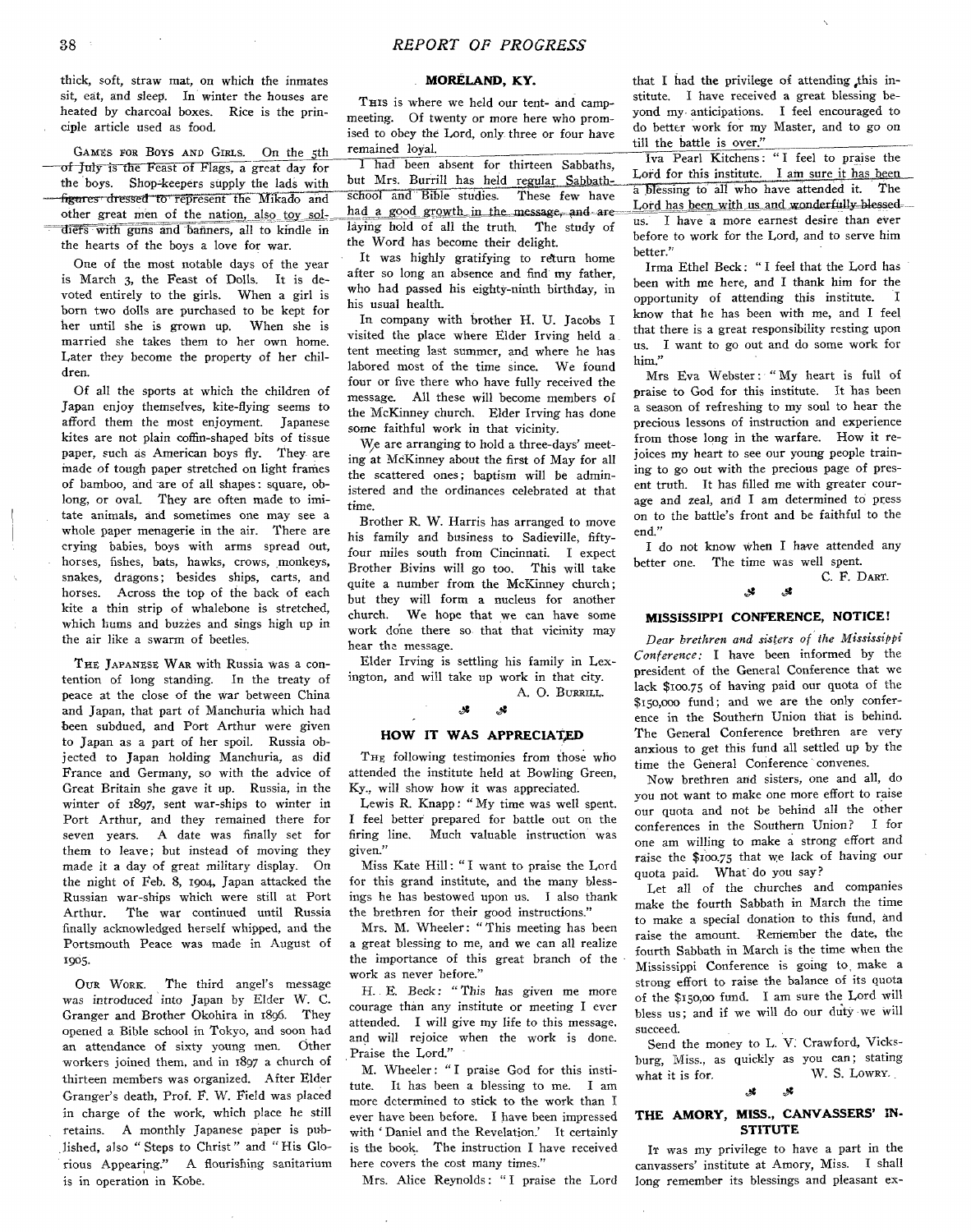perience. The following expressions from those attending speak well for the success of the institute:—

 $\mathcal{O}(\log n/\Delta)$  and

W. H. Hadden: " I have attended many institutes; but I consider this one the best of all. The general line of essential instruction for canvassers was certainly profitable for all who attended."

J. S. Fry: "We were all greatly blessed and strengthened, and went to our work full of hope that the Lord will be with us to the end. We are located at Tupelo, and have been at work for two weeks with good success."

Brother and Sister A. C. Maddock: " We spent the time at the institute very profitably, learning how to work in this field; and we felt the time too short when the time came to leave. But we went out full of courage, and we are growing in courage every day, knowing that we have a Captain who never makes a mistake, and we are learning to trust him more and more as the days go by."

Elder W. S. Lowry: "I am glad that I had the privilege, of attending the last few days of the institute at Amory, and to see so many preparing themselves for the Lord's work. I am sure the work is coming up in Mississippi; and this institute is going to be a great help in bringing it up. Let us all quit calling Mississippi a hard field, and, put our trust in the Lord and *work;* and he will give us success in his work."

Virgil Smith: " I wish to add my testimony with the others regarding the pleasant time we had at the institute just closed at Amory. It was indeed good to meet in study with others of like precious faith for a short time, after having been out in the field engaged in active work. The Bible studies were very good. They were a source of strength and encouragement to me; and I think .to all. Each study was calculated to cause each one to fully count the cost and to make a greater determined effort to win the prize and to save others in the effort. I return *to* work with a greater determination to do more for the Lord this year than last."

The Lord favored us in giving us excellent help in the persons of M. C. Whitmarsh, Elder. W. S. Lowry, and C. F. Dart. Eleven took the drill and classes, and a number of others, came, frequently.

It was. very manifest that those who came had determined to get all the good they could from the institute; for neither dark nights, nor rain, nor mud kept them away from their classes. Erom the recent good *reports* received from them I see that this same spirit characterizes their work in the field. Little difficulties do not keep them at home. As soon as the institute closed, five went to their field of labor and went right to work; others who were students at the Amory school plan to enter the work as soon as their school closes.

Remarks were heard from those present to the effect that they were going to put in better time, and by the help of the Lord they would sell \$1,000 worth of books apiece. These remarks were very encouraging to

hear. By the help of the Lord we have set our hearts to have our book sales in 1909 double those of 1908. If we will continually put in practise the three P's-preparation, prayer, and push — it can be done. May God help each one of us to do our best. H. G. MILLER.

# *Jt*

### **NOTICE, LOUISIANA!**

یو.

OUR second institute for canvassers will be held in New Orleans March 15 - 24. We desire all to attend who wish to engage in this work that God has ordained as a means of giving this message to the world.

Provisions will be made whereby both white and colored may receive instruction. Board will be furnished free, and railway fare paid from institute to field of labor to all who engage in the work at once and sell \$100 worth of books.

Bring your Bibles, " Christ in Song," and prospectus of the book with which you desire to work.

Brother A. F. Harrison *and others* will be with us to give special instruction on the book work and Bible studies.

Come praying that this may be a time of refreshing from the presence of the Lord, and a putting on of the whole armor of God.

I. T. REYNOLDS, Field Miss. Agent.

#### 8. قور.

### **LOUISIANA NOTES**

ELDER SAXBY and his corps of workers in New Orleans are planning to raise the membership of the church there to twice its present number. There are ten white workers engaged in spreading the message in New Orleans now.

Brother Reynolds is at Welsh working up an interest in the canvassing work. Why are *not* dozens of our church-members engaging in this work? . Will you be content to have nothing but leaves when Jesus comes?

New deacons have been ordained in the Shreveport, Hammond, and New Orleans churches this spring.

How did you feel about that January tithe report? Let us do as well or better all through the year.

It has been thought best to hold the campmeeting from July 22 to August I this year; and it will be held , at Alexandria, This is the most accessible place in the state, and we hope you will attend. None can afford to miss the blessing that camp-meeting always brings. More about this matter later.

How many have subscribed for the *Bulle*tin? You will want to know how everything goes at the General Conference, so subscribe now. Address, Review and Herald, Takoma Park, Washington, D. C., enclosing 50 cents.

Brother Chatman has been very sick for some time, but seems to be improving at last.

Let us all work hard to extend the cause of our God this year, " For the night cometh, when *no man* can work."

E. L. MAXWELL.

### *& Jt*

Success depends on how hard you try.

# **CANVASSING REPORT**

-39

### **For W eek Ending Feb. 20, 1909 Southern Union Conference**

| Doutnern Union Conference                     |                          |            |        |       |         |       |
|-----------------------------------------------|--------------------------|------------|--------|-------|---------|-------|
| NAME-                                         | Book Hours Value Deliv'd |            |        |       |         |       |
| ALABAMA CONFERENCE                            |                          |            |        |       |         |       |
| L IvoryBFL $48$ \$8 00<br>М                   |                          |            |        |       | \$31,30 |       |
| W C WalesBFL                                  |                          |            |        | 1 00  | 16 00   |       |
| KENTUCKY CONFERENCE                           |                          |            |        |       |         |       |
| $Chas$ H $~Parsons$ $BrL$                     |                          | 22         |        | 6 75  |         | 2 2 0 |
| M J WeberBFL                                  |                          | 32         | 24 25  |       |         | 300   |
| LOUISIANA CONFERENCE                          |                          |            |        |       |         |       |
| Jerry J MillerD&R                             |                          | 10         |        |       | 45 00   |       |
| C L CollisonD&R BR                            |                          | 40         | 23 00  |       | 23 00   |       |
| GS.<br>$Rogers$ $D\&R$                        |                          | 24         | 20 00  |       |         | 4 15  |
| ΗС<br>$Bagley. \ldots \ldots \ldots \ldots$   |                          | 22         |        | 7 9 0 |         | 15 25 |
| A B CheekD&R                                  |                          | 37         | 24 40  |       |         | 30 70 |
| MISSISSIPPI CONFERENCE                        |                          |            |        |       |         |       |
| Wm J Keelewarch                               |                          |            |        | 24 20 |         | 24 20 |
| Mary MundyBFL                                 |                          | 24         |        | 14 85 |         | II 50 |
| Delia Wilsonstoc                              |                          | -8         |        | 780   |         |       |
| Celestia WilsonBFL                            |                          | 17         |        | 13 10 |         | 70    |
| Virgil Smith DofA                             |                          | 40         |        | 16 35 |         | 85    |
| A C Maddock D&R                               |                          | 33         | 29 25  |       |         |       |
|                                               |                          | 36         |        | 31 50 |         |       |
| W H Haddon MofN                               |                          | 20         | 23 75  |       |         | 2 00  |
| TENNESSEE RIVER                               |                          | CONFERENCE |        |       |         |       |
| $H \, C$ Balsbaughsofp                        |                          | 30         |        | 32 75 |         | I 25  |
| Mrs H C Balsbaugh MISC                        |                          |            |        | 7 90  |         | 7 90  |
| R.<br>H Hazelton MISC                         |                          | 36         |        | 26 00 |         | 2 00  |
| Mamie MooreD&R                                |                          | 26         | 24 00  |       |         | 5 50  |
| Chas<br>$Romines \ldots \ldots \ldots \ldots$ |                          | 26         |        | 43 95 |         | 5 95  |
| Ben RominesBFL                                |                          | 21         |        | 30 25 |         | I 25  |
|                                               | RECAPITULATION           |            |        |       |         |       |
| Alabama Conference                            |                          | 48         |        | 900   |         | 47 30 |
| Kentucky Conference                           |                          | 54         |        | 31 00 |         | 520   |
| Louisiana Conference                          |                          | 133        |        | 75 30 | 118 10  |       |
| Mississippi Conference 178                    |                          |            | 160 80 |       |         | 39 25 |
| Tennessee River Conf                          |                          | 95         | 164 85 |       |         | 23 85 |
| $Totals$                                      |                          | 508        | 440 95 |       | 233 70  |       |

### **ی** وي

THE *Signs of the Times* is glad to commend the courage and decision of the *Boston Herald* in abandoning the publication of the *comic* supplement in connection with its Sunday issues. What a blessed thing it would be if the whole daily press in the United States would follow suit. Even the little humor, a thing which was manifested in the comic supplement when it first started, has been worn out; and of all the inane, senseless, mischievous, inartistic things for a long time, the colored comic section of the *Sunday* paper bears off the palm. The *Boston Herald* should be repaid by increased *circulation.— Signs of the Times.*

#### گلا. *' Jt*

### **A GREAT BATTLE SHIP**

" THE new battle-ship *Delaware* was launched at Newport News, February 6. It is one of four sister ships authorized by Congress. The others are the *North Dakota,* the *Florida*, and the *Utah.* The *Delaware* will carry as heavy armor and as powerful armament as any known vessel of its class. It will have a displacement of 20,000 tons, or *2,100* tons greater than the British *Dreadnought,* and 750 tons greater than the largest British ship, the *Vanguard.* It is expected to have a speed of *21* knots, and will require over 900 men to man it."